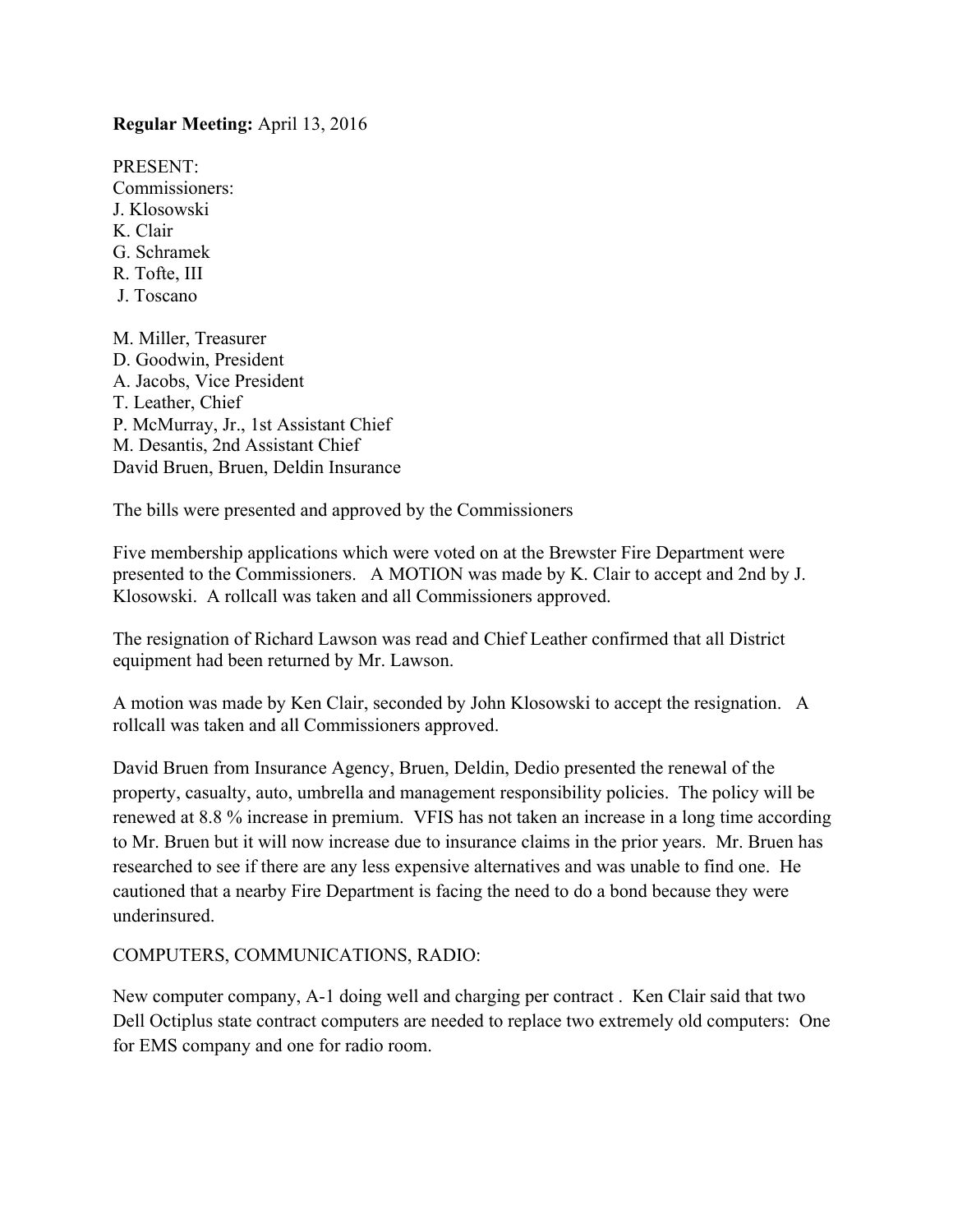Motion made by Ken Clair, seconded by Gerry Schramek to purchase two Dell Octiplus computers with Monitors, Microsoft Office suite and Wired mouse from Dell USA government for \$1841.04 each set to replace main station radio room and EMS office computers. A roll call vote was taken and the motion was adopted unanimously.

### **FACILITIES**

Gerald Schramek asked the commissioners to set a date to meet with K, G and D to discuss the status of District facilities. He will offer the following dates to them: May 9, May 10, or 16 or 19th. The meeting will take place at 7:00 PM at Headquarters and will take between 1 and 2 hours.

Ken Clair said that the Recreation room at Station One is being renovated by the members. The District has been given a donation of sheet rock by Home Depot. Home Depot has also provided a 20 percent discount. The members will also do the drop ceiling in the recreation room. This will save about \$3200.00 The electrical and plumbing permits were issued after inspection by the Town and the plumbing inspection fee was waived. Tile floor will be paid for by commissioners. Ken Clair met with Carmel suspended ceiling company to do bays only and will replace ceiling tiles with new materials. They have indicated that the cost to rip down the current grid and replace the tiles will be \$21,500. If current grid is used then just replacing the tiles will be about \$10,000.00. Ken Clair will obtain additional information.

Richard Tofte III reported that the generators have both been serviced. The generator needs radiator. There is squirrel damage to generator at headquarters. R. Tofte will get prices.

Vincent Sicocolella from 845 Landscaping appeared before the Board to give a landscaping update

The contract for snow clearance for snow anticipated 15 events. Since there were only 11 events, Mr. Zicocolella will provide lawn maintenance including remulching as needed at no charge. He will mulch around Flagpoles. He will also level out a spot where the 9-11 memorial will be placed. Tiger lilies will be taken out to improve site line when pulling in and out of parking lot.

# FIRE AND EMS EQUIPMENT

A 5-man ready rack is needed for station 1 to store gear.

A motion was made by John Klosowski, seconded by Ken Clair to purchase racks for the cost of \$1140.00. A rollcall vote was taken and the motion was unanimously approved.

Fire gear for FF Rob Fox has expired. An inspection will be done by T. Leather and he will report back to the Commissioners.

T. Leather reported that 5 gas meters are needed to replace the 12 year old models on 11-1-1, 2, 3 and 25 and 83. The sensors are no longer available for the older models.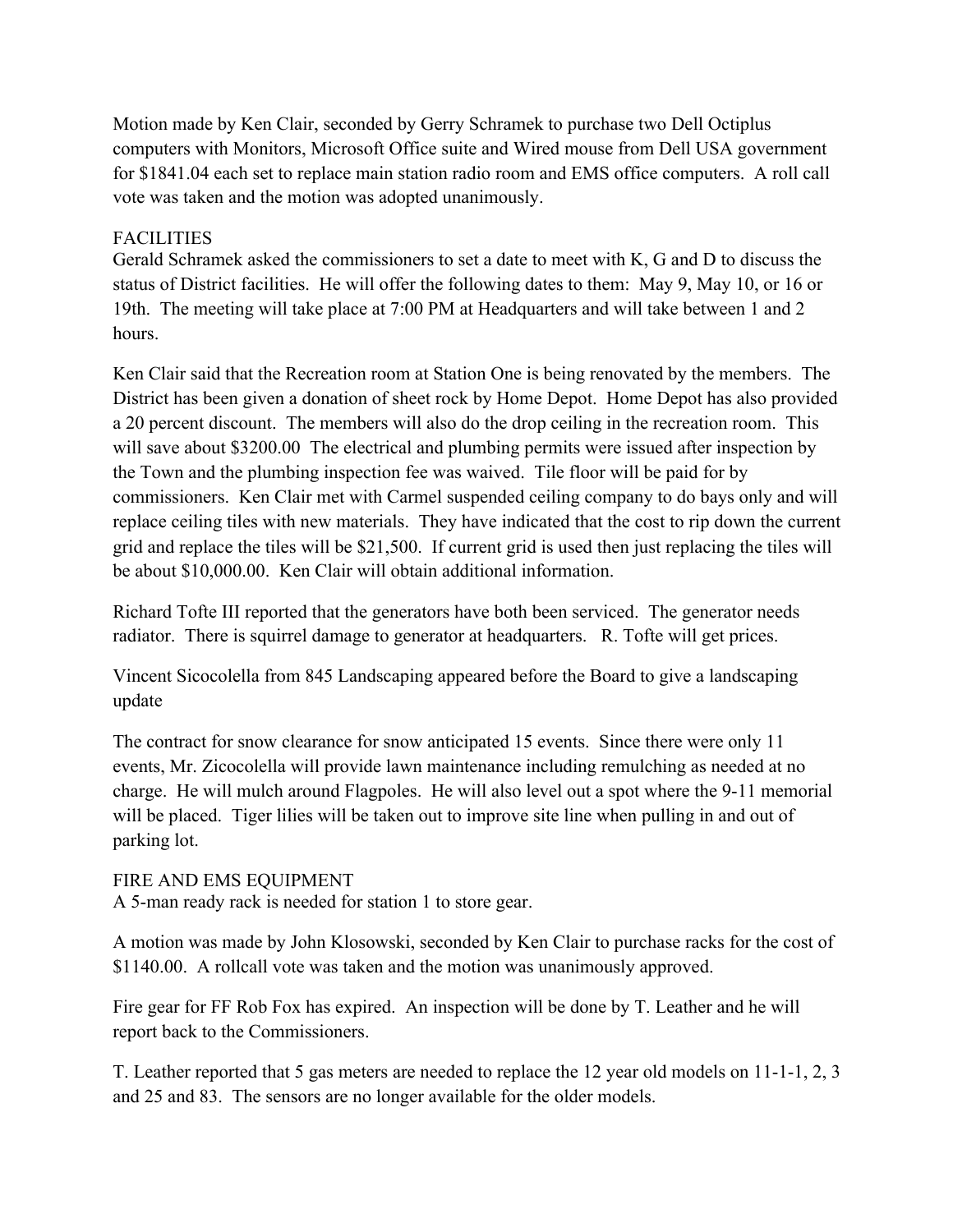A Motion was made by Gerald Schramek, seconded by Joseph Toscano to purchase 5 gas meters. A roll call vote was taken and the motion was unanimously approved.

A Registered letter which was sent to former FF Thomas Tuoey was never picked up. The Commissioners have determined they will go forward to obtain equipment.

### FIRE ROADS

Nothing new to report

## FIRE GRANTS

Joe Toscano reported that Kevin at the Grant Company believes that the District would not be able to receive the grants which are currently open. There will be a new Grant open in November which might be used to purchase Thermal Imaging Cameras. There is no word yet on whether or not we will receive the grant for the scot pacs which was applied for at the end of 2014.

# FIRE PREVENTION Nothing new to report. INSTALLATION DINNER The 2016 Installation Dinner was good according to Gerry Schramek. INSURANCE CLAIMS/VFBL Nothing new to report. LEGAL CONTACT/REPORTS M. Ligouri reported that G. Schramek had substantive comments on policies that he distributed.

The Fire commissioners' policies which have been in place for years are now updated to reflect recent changes. For example, the cell phone policy now reflects whoever is entitled to receive a cell phone can elect to reject the District phone and receive compensation for amount district would have paid toward their cell phone to conduct District business.

A Motion was made by John Klosowski seconded by Richard Tofte III to adopt policies as amended. A roll call vote was taken and the motion was unanimously approved.

# LOSAP

R. Rofte III discussed possible changes with Eric at VFIS and R. Tofte III will research costs and report back to commissioners.

# EQUIPMENT/FABRICATION

T. Leather reported that the new pagers are working. T. Leather will be getting all pagers in and doing an assessment and will report back to the Commissioners as to what can be repaired. T. Leather reported that the repeater channel is on the portables. Scene engines should have repeaters (890's) so there can be direct communications. Four cars and commissioners' car have them already. T. Leather will reach out to Metrocom to obtain quotes.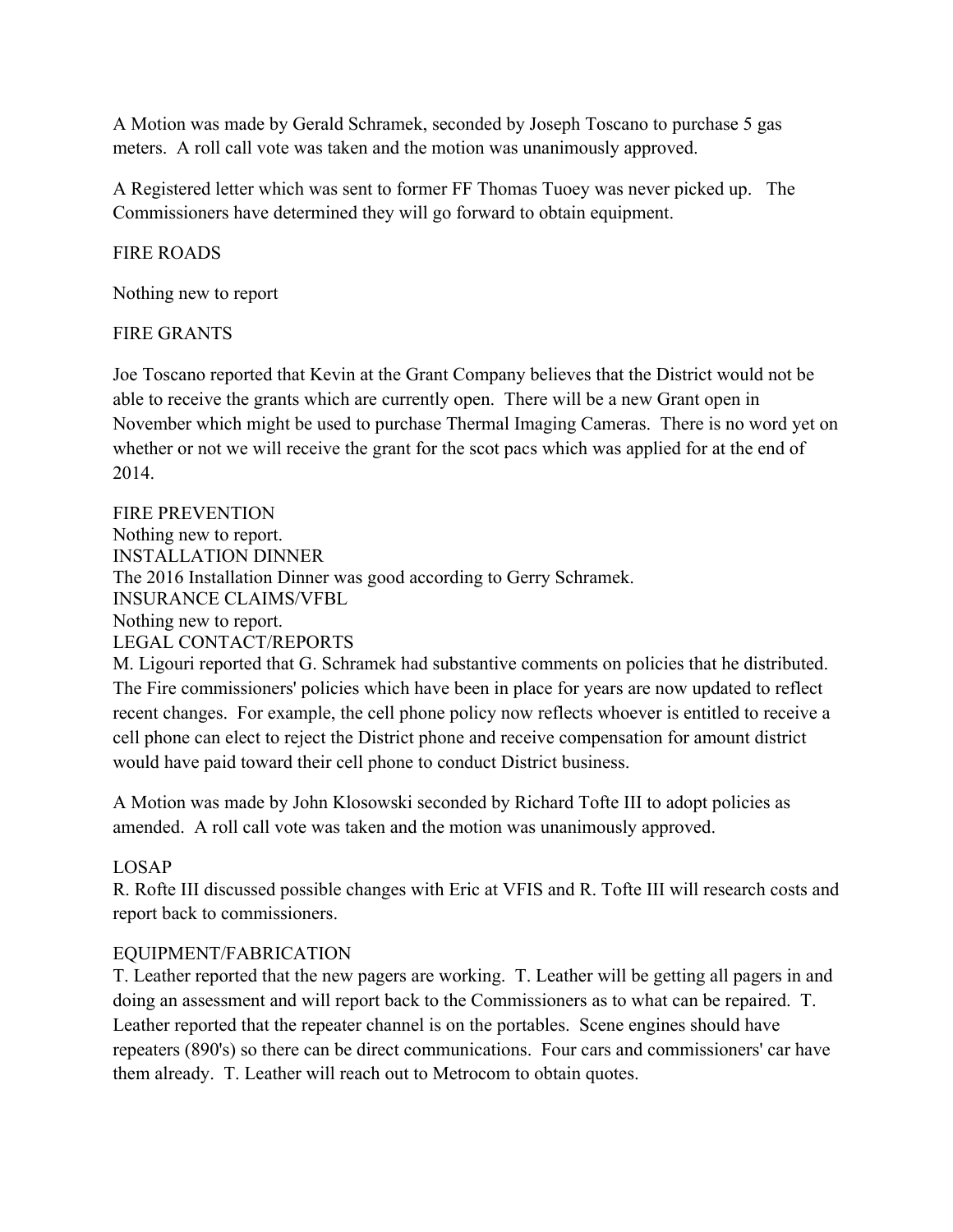John Klosowski reported that the 1992 ladder truck needs to be replaced. Lisi's will give estimate. Hudson valley Fire and Ruscon have given estimates ranging from 11-5-1 has a cracked head.

Lisis to tow to Middletown, Atlantic Diesel \$130 per hour. The estimate was roughly \$25,000.00 to \$30,000.00

R. Tofte will get an evaluation from Red truck sales and Hudson Valley Seagrave. John Klosowski recommends that the Commissioners appoint a truck committee. Seagrave will loan ladder for however long it takes to build a truck for us. Truck committee for three trucks will be held on May 9, 10, 16 or 19 depending on when Gerry's meeting on when the facilities is set

#### OSHA MANDATES

A Motion to reduce officer qualifications, Return to Service and OSHA mandate policies to writing was discussed and will be adopted at a later date.

Only 5 or 6 Firefighters need OSHA classes per chief.

RPI class will have two instructors for a train the trainer class. This was approved but not yet done.

The live burns and physicals are set for the year. There will be a Live Burn drill on April 17th.

T. Leather said that he is researching whether or not special teams like Fire Police and HazMat as well as county cars are covered by the County insurance. The Fire Commissioner will bring the issue up at the County Chief's meeting. Gerry Schramek will contact the county executive.

### VEHICLE MAINTENANCE

Ken Clair started service on trucks. Hudson Valley did three trucks and are competitive with Ruscon. Ruscon will be doing inspections next month. Rear end repair completed on 11-1-2; transmission being done in Croton Falls for \$2700 at ATK transmissions on Rte 22 (emergency repair) They will give a nationwide warranty 3 years/100k mile.

Oil changes and brakes done on 11-1-3

11-1-1 needs alignment

11-6-1 compartment needs repair. Hudson Valley fire looked at it.

EMS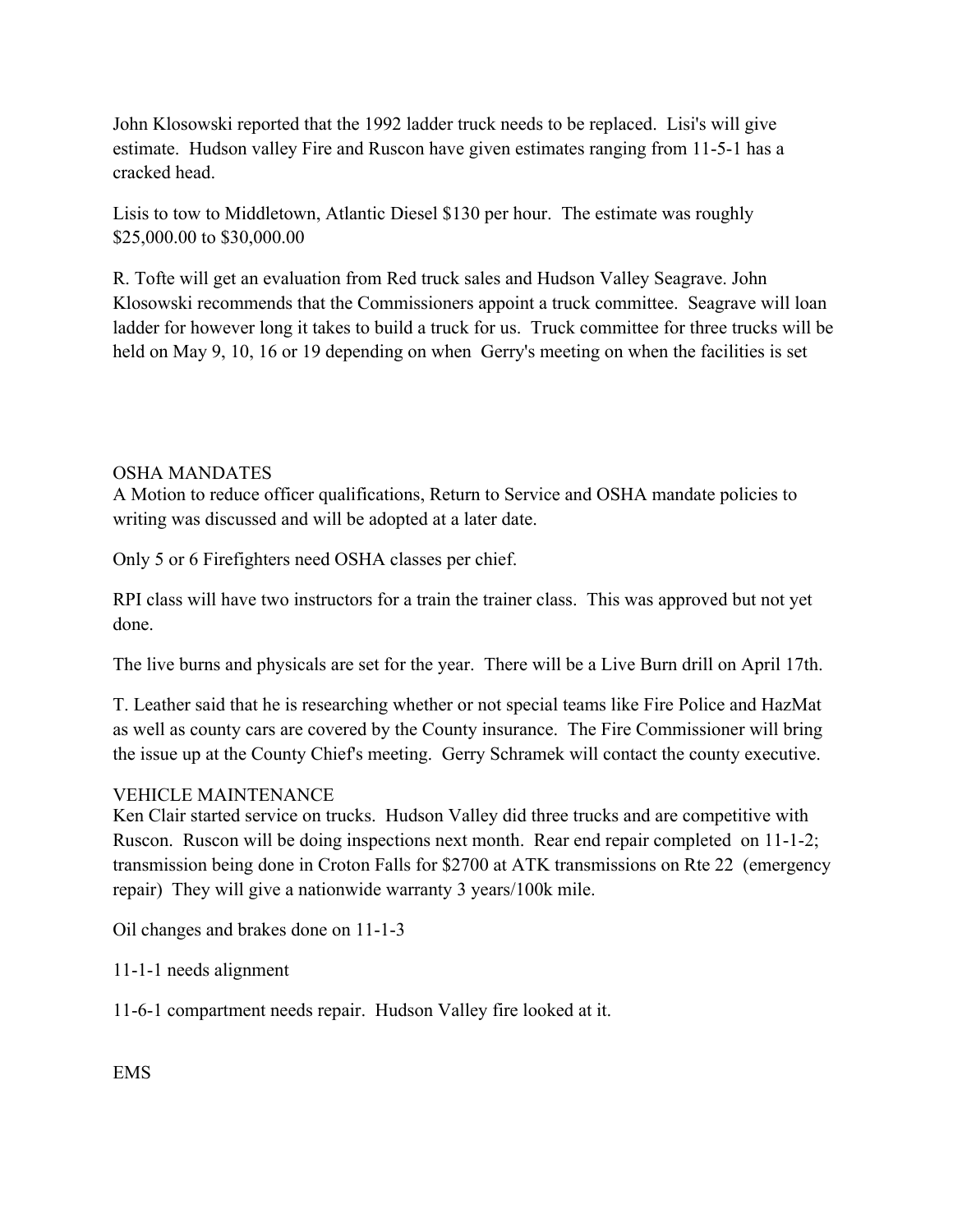The Stryker EMS stretchers will be installed on April 25th. The old stretchers will be sold if possible.

TRAINING & TRAVEL No new information

RECRUITMENT AND RETENTION There are Five new members voted in this month.

## CHIEF'S REPORT

Paid EMS continuing without interruption in the wake of TransCare pulling out of the County. Gerry Schramek reported that there will be no additional cost. The EMTs will be covered under EmStar.

Ken Clair will reach out to Polaris to get information on a quad.

A motion was made by Ken Clair, seconded by John Klosowski to obtain a credit card from First Niagra. A roll call vote was taken and the motion was approved unanimously.

Gerry Schramek reports that he was able to obtain three Dodge Durango Chief's cars at a cost of approximately \$19,000.00 each by piggybacking on a bid with Chattaqua County. He was able to arrange for trade in value with the old chief's cars as well as \$2400. off for destination charges since the department will be picking up the cars. He stated that after investigation he found that the cars had no recalls, defects or complaints. According to NHTSB the crash safety rating is higher than the alternative Dodge. There are no active investigations on serviceability.

Gerry contacted service manager at Meadowland Chrysler and he confirmed that the Durangos were similar to Jeep Cherokees and he was not aware of any issues with them. Gerry also spoke briefly to people in NJ who said the Explorer was a little larger but that was really the only difference.

Gerry reported that he is waiting to find out cost of lighting package.

A motion was made by John Klosowski, seconded by Ken Clair to go into executive session to discuss a personnel matter with Chief Leather. A roll call vote was taken and the motion was approved unanimously. The Commissioners went into Executive session at 9:00 PM.

A motion was made by John Klosowski, seconded by Ken Clair to reconvene the regular meeting at 9:15 PM A roll call vote was taken and the motion was approved unanimously.

A motion was made by John Klosowski, seconded by Ken Clair to adjourn the regular meeting. A roll call vote was taken and the motion was approved unanimously.

Adjourned at 9:20 PM